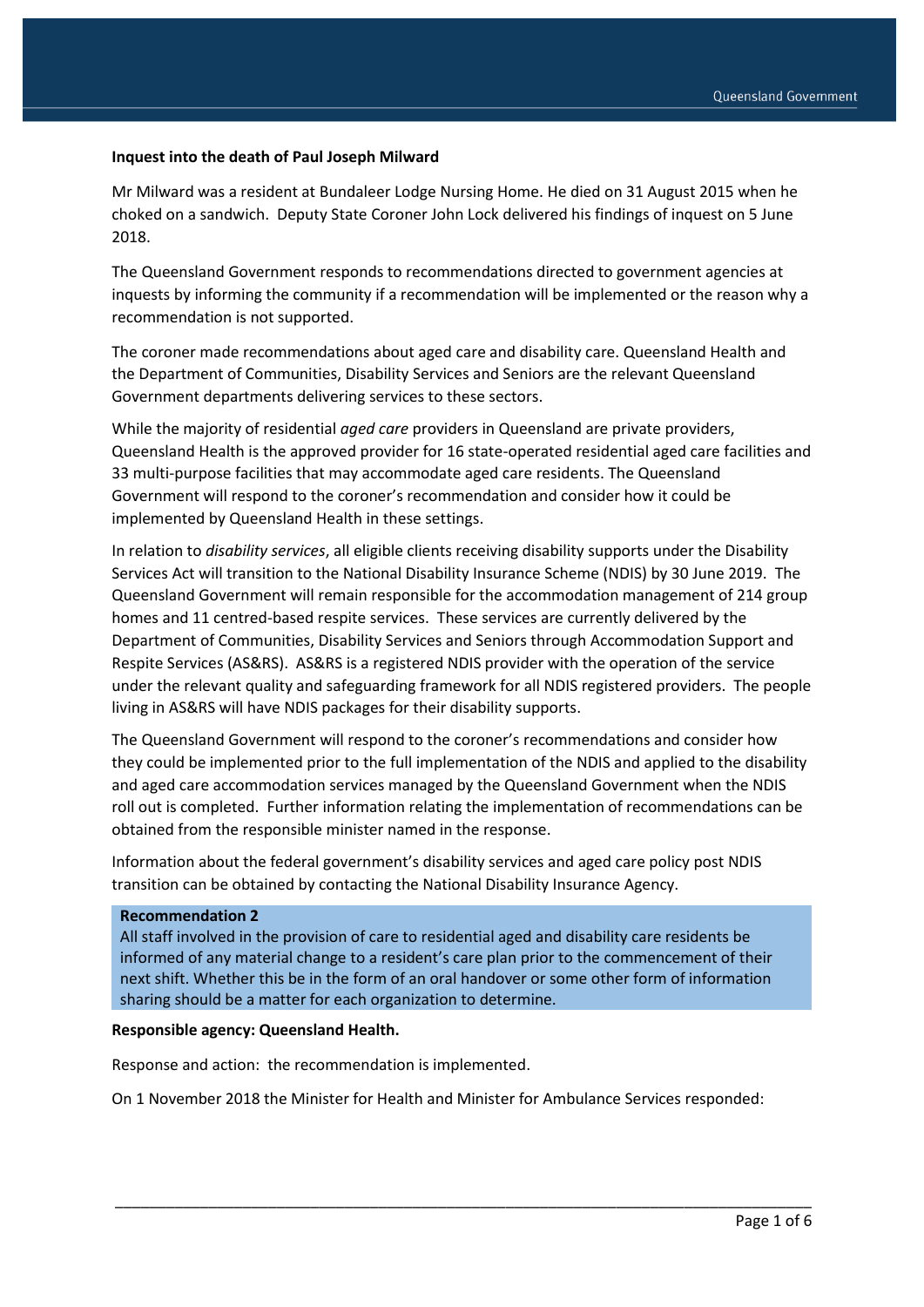Queensland Health is currently reviewing the coroner's recommendation and its application to the 16 aged cared facilities operated by Queensland Health. The outcome of the review team consideration will be reported in 2019.

# *On 2 June 2019 the Minister for Health and Minister for Ambulance Services responded:*

Queensland Health provides residential aged care and care for younger people with a disability through a range of service type facilities including:

- multi-purpose health services providing residential aged care and accommodation for younger people with a disability
- residential aged care facilities, which may also accommodate younger people with a disability
- residential disability care services, including the Halwyn Centre which is working towards transitioning its residents to alternative accommodation
- multiple other acute facilities, extended care facilities and community care units.

Queensland Health facilities must comply with a range of legislative and varying accreditation responsibilities, ensuring residents receive safe and quality care. Relevant service standards that apply include:

- Quality of Care Accreditation Standards, transitioning to the Aged Care Quality Standards (from 1 July 2019) – residential aged care facilities
- the National Safety and Quality Health Service Standards multi-purpose health services
- the Human Services Quality Standards, transition to the National Disability Insurance Scheme – residential disability care services.

The Department of Health led a statewide response to the recommendations and wrote to all hospital and health service chief executives to highlight the relevance and application of the recommendations for the broader disability care and residential aged care sectors.

The 16 hospital and health services confirmed all Queensland Health facilities providing care to residents in an aged care or disability care service have formal handover processes in place for each shift. This includes providing up to date information on each patient's care needs verbally and may also include the use of paper based or electronic handover checklists. These processes ensure all staff involved in the provision of care are aware of each resident's care needs and are informed of any material changes.

### **Responsible agency: Department of Communities, Disability Services and Seniors**

Response and action: the recommendation is implemented.

On 7 February 2019 the Minister for Communities and Minister for Disability Services and Seniors responded:

The department provides supported accommodation services through the Accommodation Support and Respite Services.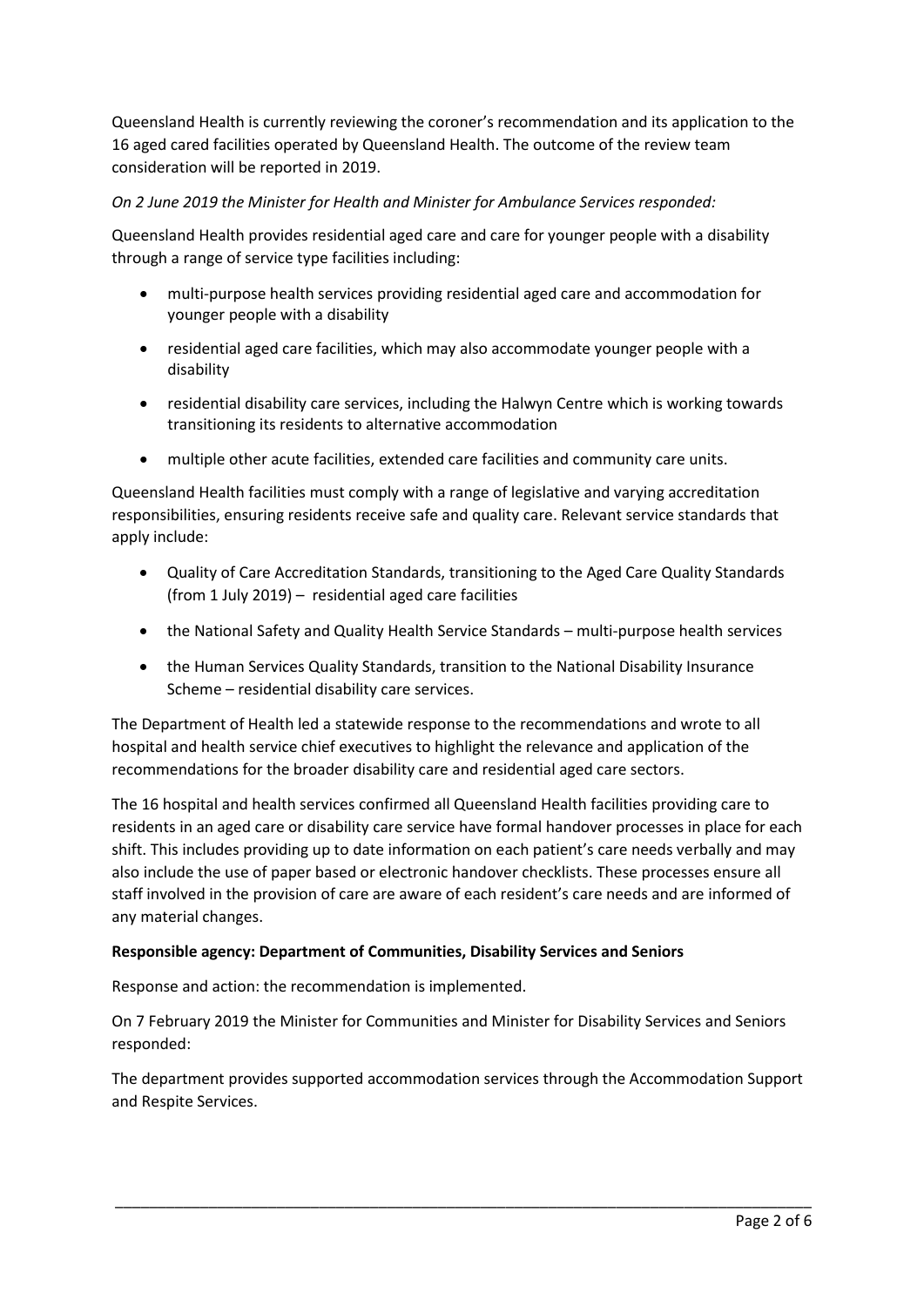Key information including the outcome of medical appointments and changes to medication, health concerns and special dietary requirements is provided by a staff to staff oral handover after every shift.

A handover guide provides staff clear guidance about what must be covered. Further information about specific needs are included in health and mealtime support plans. The handover guide indicates that staff unfamiliar to a household are to be given an overview of specific client health needs and shown where other supporting information is located. Members of the residential care team are required to record daily in each client's file and health file.

### **Recommendation 3**

Residential aged and disability care residents' care plans be subject to routine review at least three monthly and sooner if health or other personal circumstances have changed.

#### **Responsible agency: Queensland Health.**

Response and action: the recommendation is implemented.

On 1 November 2018 the Minister for Health and Minister for Ambulance Services responded:

Queensland Health is currently reviewing the coroner's recommendation and its application to the 16 aged cared facilities operated by Queensland Health. The outcome of the review team consideration will be reported in 2019.

### *On 2 June 2019 the Minister for Health and Minister for Ambulance Services responded:*

The Department of Health led a statewide response to the recommendations and wrote to all hospital and health service chief executives to highlight the relevance and application of the recommendations for the broader disability care and residential aged care sectors.

All hospital and health services confirmed all Queensland Health facilities providing care to residents in an aged care or disability care service:

- develop an initial individualised care plan for each resident
- review each care plan on a three-monthly basis as a minimum
- update any changes in care needs in the care plan and communicate as appropriate.

Queensland Health recommends all residents have a care plan that is not only clinically focused but incorporates factors that improve activities of daily living, lifestyle and quality of life. This recommendation is reinforced in the operational guidelines for Multipurpose Health Services and through accreditation processes.

#### **Responsible agency: Department of Communities, Disability Services and Seniors**

Response and action: the recommendation is agreed in part and implementation is complete.

On 7 February 2019 the Minister for Communities and Minister for Disability Services and Seniors responded:

Review of care plans can only be undertaken by treating health care professionals.

However, the department has made the Comprehensive Health Assessment Program (CHAP) available to every adult with an intellectual disability in Queensland who receives a Disability Services delivered or funded service. CHAP would form part of the individual care plan and can be reviewed every 12 months or as indicated by a treating health care professional (usually the person's GP).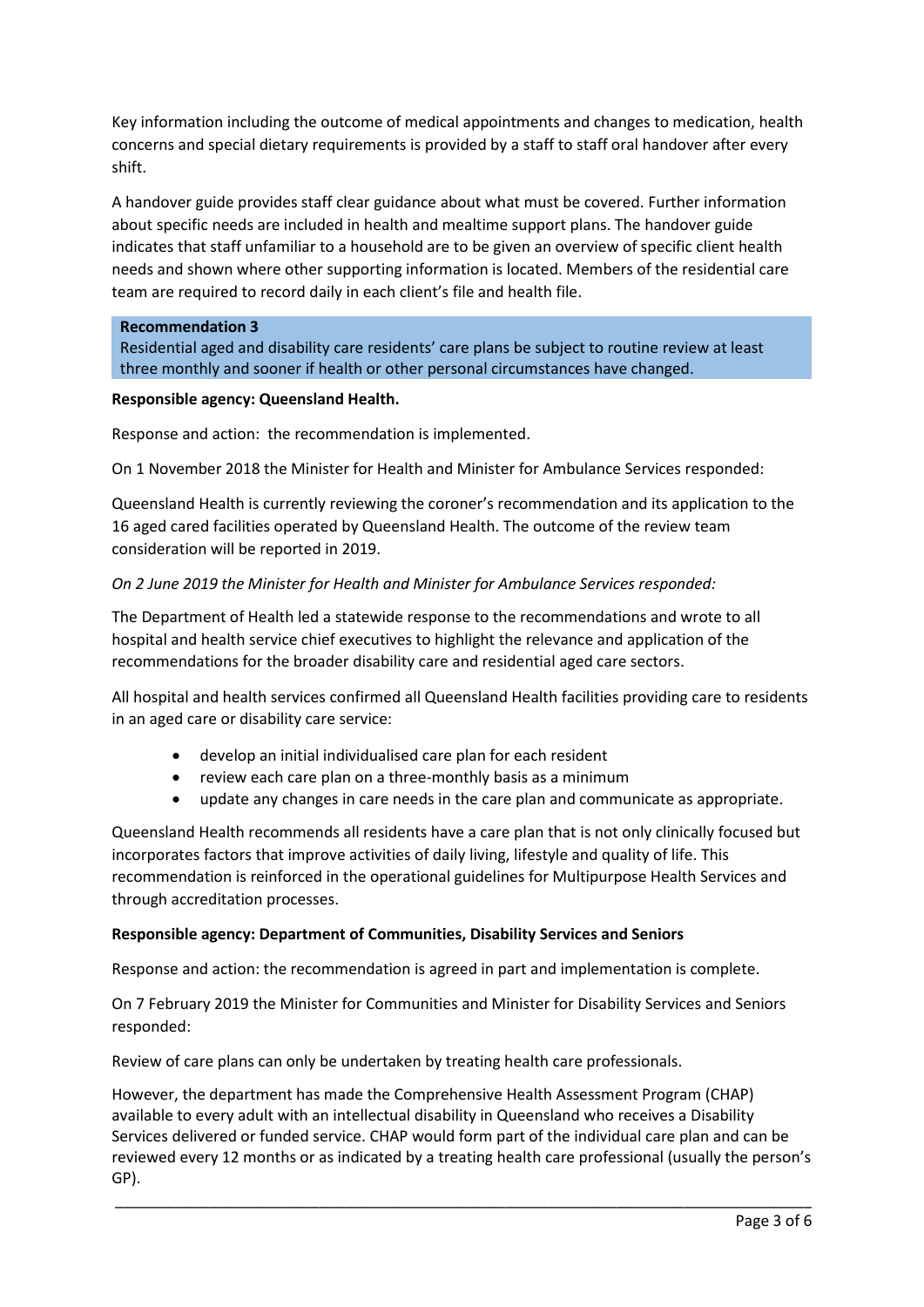Frequency of review of individual care plans around particular needs (e.g. mealtime support plans) should be determined by the treating health care professional based on their assessment of individual and risk factors in relation to the particular health condition.

The Centre of Excellence for Clinical Innovation and Behaviour Support encourages the use of the CHAP as best practice in supporting the health needs of individuals with a disability. The centre also promotes comprehensive health assessments for individuals with a disability through practice improvement activities such as complex case reviews and practice reviews.

### **Recommendation 4**

Residential aged and disability care residents with conditions that affect their ability to swallow should undergo regular medical examinations, at intervals as recommended by a medical practitioner, to assess their respiratory health in order to identify and treat aspiration pneumonia.

### **Responsible agency: Queensland Health.**

Response and action: the recommendation is implemented.

On 1 November 2018 the Minister for Health and Minister for Ambulance Services responded:

Queensland Health is currently reviewing the coroner's recommendation and its application to the 16 aged cared facilities operated by Queensland Health. The outcome of the review team consideration will be reported in 2019.

# *On 2 June 2019 the Minister for Health and Minister for Ambulance Services responded:*

The Department of Health led a statewide response to the recommendations and wrote to all hospital and health service chief executives to highlight the relevance and application of the recommendations for the broader disability care and residential aged care sectors.

All hospital and health services confirmed all Queensland Health facilities providing care to residents in an aged care or disability care service have formalised medical review processes in place. These processes ensure residents undergo regular medical examinations and an additional review occurs in response to changes in a resident's clinical condition.

In addition, Queensland Health's guideline on thickened fluids for adults in hospital and health service facilities provides information regarding the recommended roles and responsibilities for all professionals involved in the recognition of dysphagia (an abnormality of swallowing food or fluid) and the prescription, supply, preparation and provision of modified food and fluids.

# **Responsible agency: Department of Communities, Disability Services and Seniors**

Response and action: the recommendation is implemented.

On 7 February 2019 the Minister for Communities and Minister for Disability Services and Seniors responded:

The Centre of Excellence for Clinical Innovation and Behaviour Support implemented an interim mealtime support project over the next nine months until the full transition to the National Disability Insurance Scheme (NDIS) is complete. The mealtime support project will support transitioned and non-transitioned disability services clients across the state who are identified with swallowing issues and require mealtime support.

\_\_\_\_\_\_\_\_\_\_\_\_\_\_\_\_\_\_\_\_\_\_\_\_\_\_\_\_\_\_\_\_\_\_\_\_\_\_\_\_\_\_\_\_\_\_\_\_\_\_\_\_\_\_\_\_\_\_\_\_\_\_\_\_\_\_\_\_\_\_\_\_\_\_\_\_\_\_\_\_\_\_

The project will use a small team of speech language pathologists to: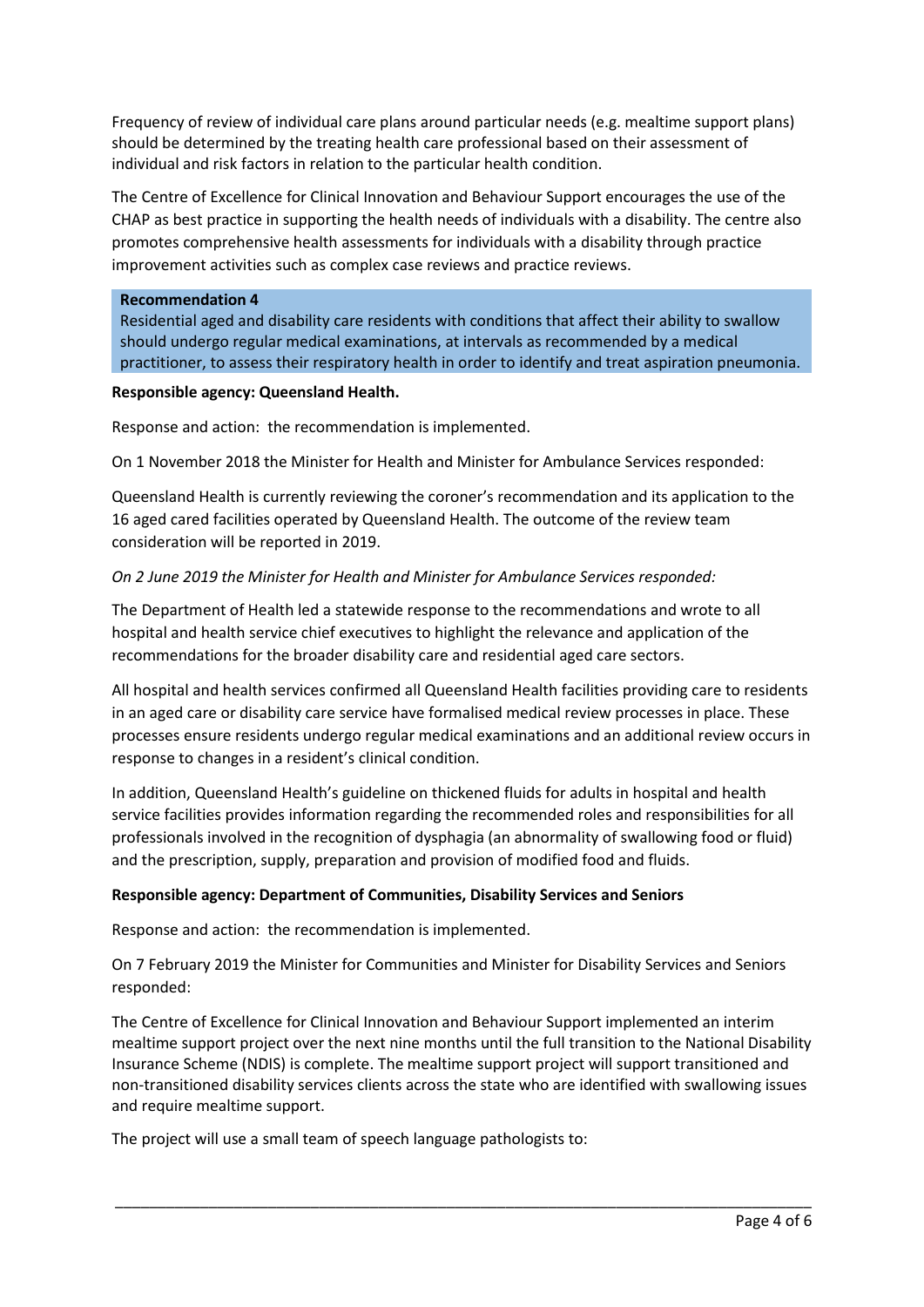- continue to provide mealtime support, primarily to Accommodation Support and Respite Services clients
- provide cross regional support to high risk clients who do not have mealtime support funding included in their NDIS plan
- deliver mealtime support training
- undertake capacity development activities for the disability sector.

The project will analyse the impact of NDIS transition on mealtime supports and provide recommendations in how to reduce the risk of aspiration of food, drink and medication and therefore reduce the risk of aspiration pneumonia.

Mealtime support plans will include regular review dates determined by the degree of swallowing disorder and other related swallowing risks. The assessment process will also recommend any required medical assessment.

The mealtime support project will not apply to Bundaleer Lodge residents directly (as these are aged care clients). However one focus of the project, upskilling private speech language therapists to support people with a disability and swallowing difficulties, may have a flow on benefit to other services.

The department's *Mealtime support resources* was revised and updated. The resources give practical information on good mealtime support for people with disability who experience swallowing difficulty (dysphagia). Updates include a practical introduction to the International Dysphagia Diet Standardisation Initiative (IDDSI) framework. From 1 May 2019, the IDDSI framework will be used in Australia to describe texture-modified food and fluids. These resources are available on the department's website and are able to be accessed by any individual or organisation. Notification of the availability of the updated resources was communicated to all funded disability agencies as well as individuals who have attended Centre of Excellence training.

The use of the Comprehensive Health Assessment Program will also ensure that respiratory health is monitored and regularly assessed.

Provision of data to inform high level sector and government conversations regarding support for people with swallowing issues who require mealtime support. Recommendations will have been developed around standard systems and processes to ensure swallowing safety and mealtime support for clients of Accommodation Support and Respite Services. It is also intended that there will be education to sector clinicians providing mealtime support. The completion date is 30 June 2019.

# **On 24 May 2019 the Minister for Communities and Minister for Disability Services and Seniors updated:**

Disability Services accommodation support and respite services established the health support for accommodation support clients practice document which requires regular review of clients' health as required and provides for complex health care support needs.

Specifically, all clients of Disability Services accommodation services must have a general medical examination every 12 months. If a complex health need (e.g. dysphagia) is identified by the treating medical practitioners, a complex health support plan must be developed in consultation with — and based on the recommendations made by  $-$  the treating medical practitioner. The complex health support plan outlines the recommended review intervals which must be adhered to and implemented by accommodation support and respite services support workers.